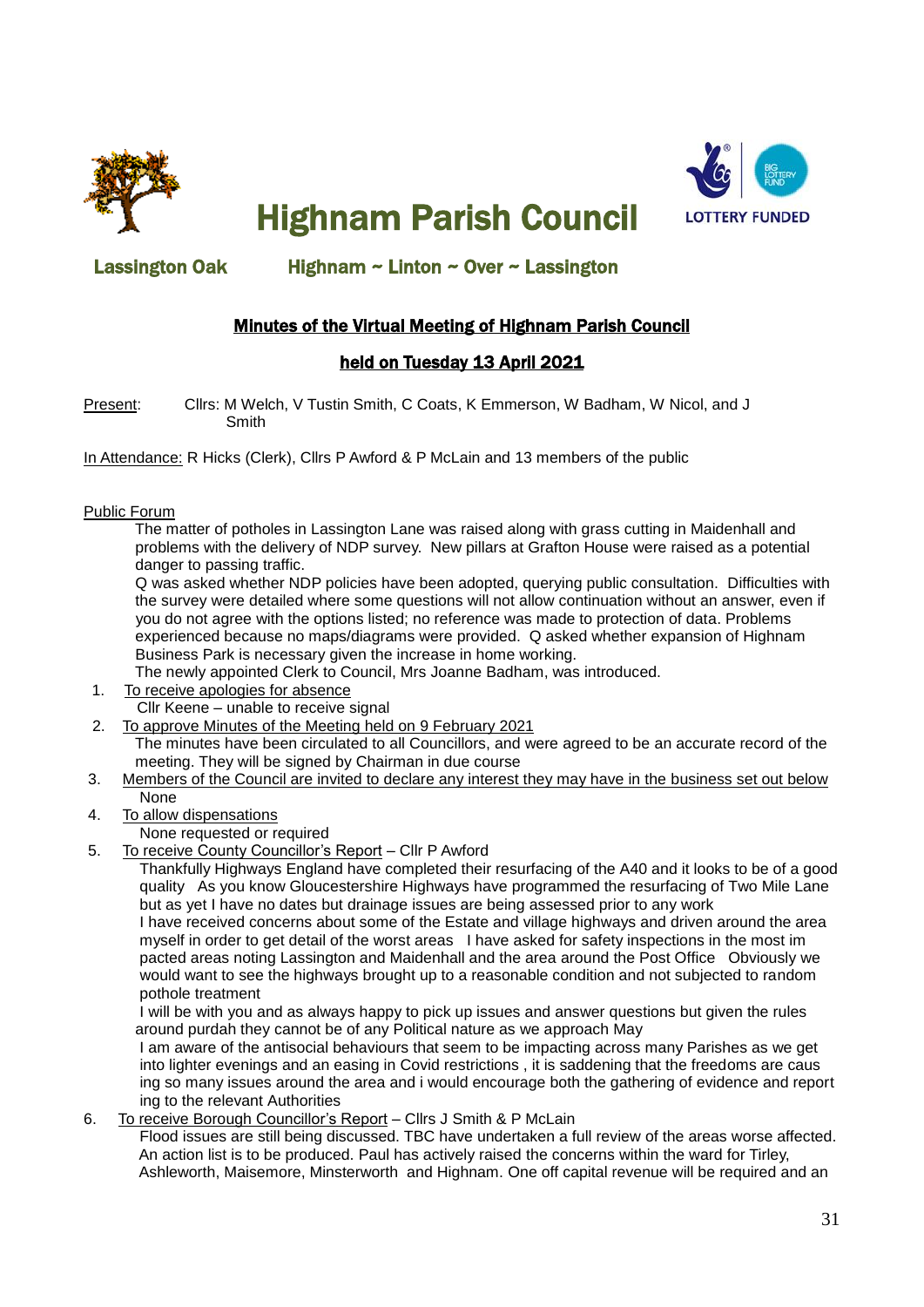on-going revenue for upgrading and maintaining flood alleviation problems in the future. MP's have also been asked if there are any available grants.

 Borough Councillors received an interesting presentation from the Growth Hub, which is a useful initiative to help new businesses set up, providing work space, skills and support, until they can stand on their own feet. In 2018 it was the first in the world to provide such a facility. Happy to share the presentation if anyone is interested.

 Weekly updates from Democratic services, you should all be receiving now. These contain the up to date Borough news. Let us know if you are not receiving those.

 Clarification is being sought by your Borough Councillors, with regards to housing numbers allocated to the villages, now and in the future. As ward Councillors we are challenging the current and future housing allocations within the JCS partner councils GCC and CBC – and with the Forest of Dean. Also work in the villages in the form of surveys, needs to be seen to influence the developers. If a village is seen to need bungalows and starter homes, that is what development should consist of, not a majority of 5 bed houses. This problem is widespread in the ward.

 Q was asked whether developers can be stopped from trapping purchasers with leasehold arrangements. Also Q asked whether Village Surveys will relate to Housing Needs Surveys. 7. To receive Clerks Report and Correspondence

 GAPTC have carried out the Internal Audit; we are awaiting their report but expect it to be generally favourable.

 The grant of £1000 made to the Stauntons Hill Group has not yet been paid; there is a banking issue which I am trying to resolve with Lloyds Bank

 As we are obliged to hold an Annual Parish Meeting this year before 1 June, it is intended that this will be done by Zoom; a date will be arranged and published.

 We have received a request from Highnam Scout Group for help with their funding; this item will be on the May agenda for discussion.

 A claim is being initiated with Stagecoachs' insurers regarding the damage to the grass verges in Maidenhall. You will be kept informed of the progress of this claim.

Report was made of damage to bus shelter at Horseshoe Drive; to be looked into

| 8.<br>. Finance $-$ | To approve invoices for payment  |            |    |   |         |
|---------------------|----------------------------------|------------|----|---|---------|
| 4 February 2021     | Postage                          | Petty Cash | 4  | £ | 2.88    |
| 15 March 2021       | <b>Mainstream Digital</b>        | DD         | 4  | £ | 40.13   |
| 18 March 2021       | R D Hicks (Zoom)                 | Online     | 17 | £ | 14.39   |
| 23 March 2021       | My Neighbourhood Planning        | Online     | 31 | £ | 58.99   |
| 23 March 2021       | <b>Direct Flyer Distribution</b> | Online     | 31 | £ | 99.00   |
| 23 March 2021       | Petty Cash                       | Online     | 4  | £ | 30.00   |
| 23 March 2021       | Instant Print                    | Online     | 31 | £ | 169.00  |
| 28 March 2021       | <b>Admin Costs</b>               | S/O        | 17 | £ | 547.95  |
| 31 March 2021       | <b>Stauntons Hill</b>            | Online     | 19 | £ | 1000.00 |
| 1 April 2021        | <b>GAPTC</b>                     | Online     | 23 |   | 563.13  |
| 14 April 2021       | M Stock                          | Online     | 4  |   | 98.00   |

Approved

9. To receive and comment on Planning Applications

| 1. 21/00276/FUL                                                                                                                                                 | 10 West Field, GL2 8L    | Single storey side and rear extension            |  |  |  |
|-----------------------------------------------------------------------------------------------------------------------------------------------------------------|--------------------------|--------------------------------------------------|--|--|--|
| 2.21/00069/LIQPRM                                                                                                                                               | 15 Horseshoe Drive, Over | Premises licence for online sale of home made    |  |  |  |
|                                                                                                                                                                 | GL2 8BZ                  | cider                                            |  |  |  |
| 3. 21/00305/FUL                                                                                                                                                 | 85 Maidenhall, GL2 8DJ   | Single storey extension, front porch extension,  |  |  |  |
|                                                                                                                                                                 |                          | detached single storey garage                    |  |  |  |
| 4. 21/00053/FUL                                                                                                                                                 | 1 Poppy Field, GL2 8LU   | Planning amendment                               |  |  |  |
| 5. 21/00308/FUL                                                                                                                                                 | 5 Oakridge, GL2 8EF      | Single storey front and rear extension           |  |  |  |
| 6. 21/00343/FUL                                                                                                                                                 | September Lodge,<br>Two  | Single storey side extension                     |  |  |  |
|                                                                                                                                                                 | Mile Lane, GL2 8DW       |                                                  |  |  |  |
| 7.21/00388/FUL                                                                                                                                                  | 8 Poppy Field, GL2 8LR   | Single storey side extension                     |  |  |  |
| 8.21/00273/FUL                                                                                                                                                  | Over Farm, GL2 8DB       | Operational development associated with prior    |  |  |  |
|                                                                                                                                                                 |                          | planning approval 20/01263/PDAFU                 |  |  |  |
| 9. 21/00413/FUL                                                                                                                                                 | 16 Stoney Field, GL2 8LY | Removal of existing conservatory and erection of |  |  |  |
|                                                                                                                                                                 |                          | single storey extension                          |  |  |  |
| المالد مرمسات المتعالف مرتد المساوية والمار<br>the company of the first state of the first that the basic company of the state of the state of the state of the |                          |                                                  |  |  |  |

It was pointed out that Item 5 had been missing on the agenda.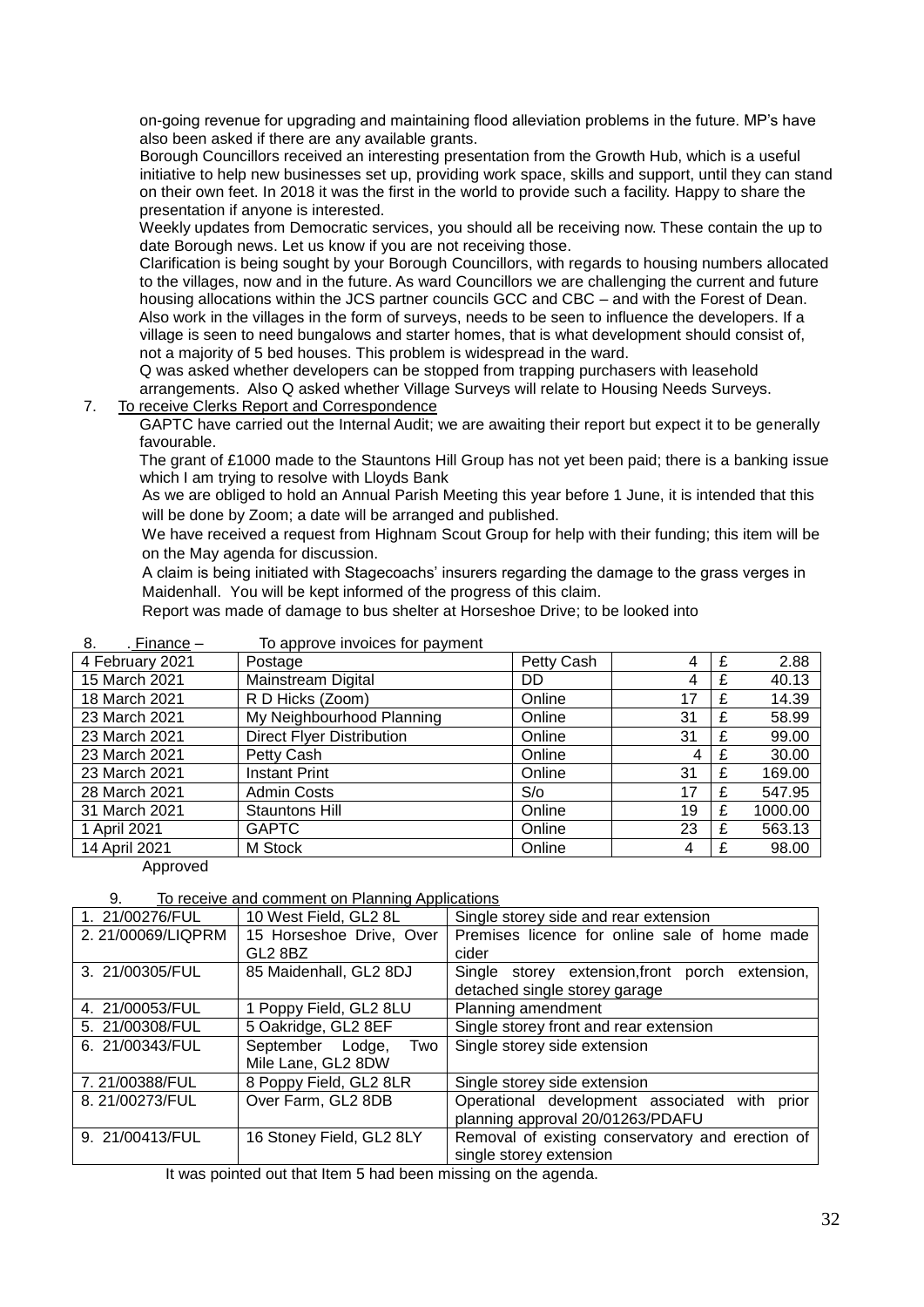Comments had been submitted reference Item 4, and some concerns had been expressed regarding the possibility of increased traffic relating to Item 8 There were no other comments or objections

10. To discuss NDP Review

 FOD consulation relating to a Churcham development is now closed; a petition with over 7,000 signatures was submitted; in depth discussions have been held with FOD Council. M7Planning have advised that they will be consulting on plans for land West of Highnam

It is intended to add Mr Jon Harris to Planning Group, after he offered his services.

 A further application is being prepared for submission to Locality for NDP Funding. With regard to NDP Survey, policy objectives have not been adopted, and would not be until the complete process of consultation has been carried out and taken into consideration. It is acknowledged that there were problems with the distribution of forms, but it is hoped that a report can be compiled by early May. It is expected that Public Consultation meetings will be possible in June/July. Comment that the survey was too specific, and did not cover all options were noted, and a proposal was put that that Council paused the process to enable criticisms to be taken into account; this was not seconded, and therefore no vote was possible

 It was stated that anyone who asked for a survey form would still be provided with one, and they would still be taken into account

11.. To receive update on Parish Plan Refresh

 TBC have still to go to tender on the footpath, and the Recreation Park project is following closely behind. £ sculptures have been installed as part of the EWG plans, and there has been an immediate positive response. The EWG were commended for their work to date..

12. To discuss overgrown hedges/footpaths

 Another walkabout is needed, with a report to May meeting. Q was asked whether a footpath map could be provided. Comment was made regarding the condition of some footpaths within the village.

13. To discuss HCCT

 HCCT are still waiting for Charities Commission to formally approve the new constitution. They have been made aware of new TBC funding which could be used for the Old School project It was reported that Bill Hawkes, Halls Manager, has undergone major surgery, and he is offered Councils best wishes for his speedy recovery

14. Bank Reconciliation

# Bank Reconciliation March 2021

# Lloyds Bank Account

| Bank Balance at 1 March | 48,183.52 | Payments March              | 3300.21   |
|-------------------------|-----------|-----------------------------|-----------|
|                         |           | <b>Outstanding Payments</b> | 0.00      |
| <b>Receipts March</b>   | 4108.66   | <b>Restricted Funds</b>     | 24,473.27 |
|                         |           | Available Balance           | 24,548.38 |
|                         |           | Bank Balance at 31 March    | 48,991.97 |
|                         |           | Petty Cash                  | 29.68     |
|                         |           | <b>Total Balance</b>        | 49,021.65 |
| <b>Restricted Funds</b> |           |                             |           |
| <b>Council Reserves</b> | 10,000    |                             |           |
| <b>Project Reserves</b> | 10,000    |                             |           |
| <b>NDP Reserves</b>     | 4,378.21  |                             |           |
| Fun Day Proceeds        | 95.06     |                             |           |
|                         | 24,473.27 |                             |           |

15. Residual Items

 It was explained that Residual Items is for the reporting of matters which have not appeared in the minutes, and which might either be dealt with by Clerk or become a future agenda item if it is nec essary for Council to discuss and decide a course of action